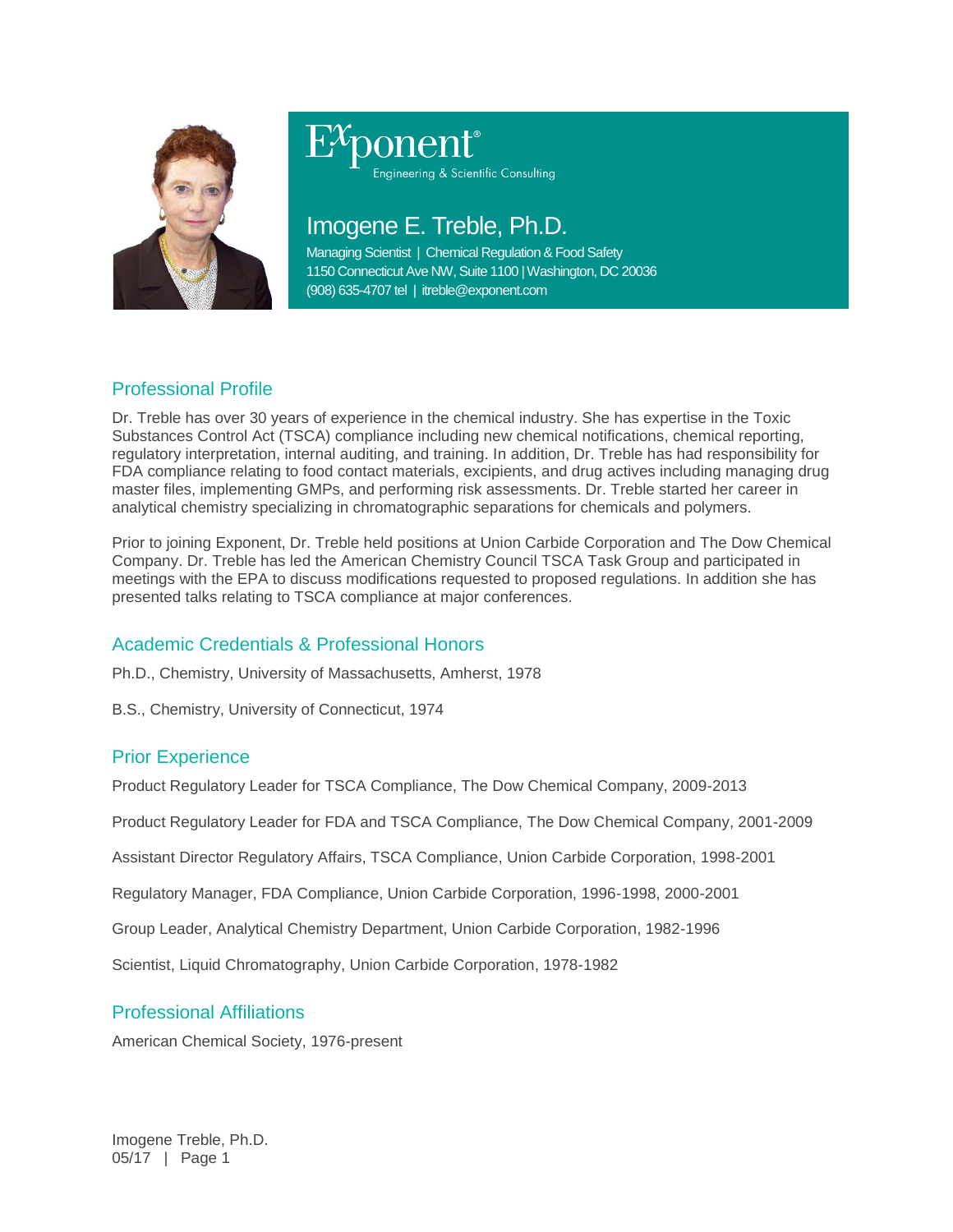#### **Publications**

Clark PJ, Treble IE, Uden PC. Adsorption HPLC of Tetradentate β-Ketoimine copper, nickel and palladium chelates. Polyhedron 1982; 1:785.

Uden PC, Bigley (Treble) IE, Walters FH. The separation of geometrical isomers and mixed ligand forms of cobalt (III) and chromium (III) β-Diketonates by high pressure liquid chromatography. Analytica Chimica Acta 1978; 100:555.

Uden PC, Bigley (Treble) IE. High pressure liquid chromatography of metal diethyldithiocarbamates with UV and DC argon plasma emission spectroscopic detection. Analytica Chimica Acta 1977; 94:29.

#### **Presentations**

Treble IE. EPA TSCA Declassification Program — An industrial perspective. GlobalChem Conference and Exhibition, Baltimore, MD, March, 2012.

Treble IE. Proposed changes to the EPA IUR Report — An industrial perspective. GlobalChem Conference and Exhibition, Baltimore, MD, March, 2011.

Treble IE. Implementation of GHS — An industrial perspective. GlobalChem Conference and Exhibition, Baltimore, MD, March 2008.

#### Project Experience

Submitted 10-15 TSCA new chemical submissions per year to EPA, resulting in commercialization of new chemicals including a low foam surfactant, diepoxide monomer, high performance transmission fluid, and urethane foam components.

Worked with American Chemistry Council in discussions with the EPA and the Office of Management & Budget regarding revision of the Inventory Update Proposed Rule (IUR). The goal was to help them understand the large resources required to gather the needed information to meet this rule and how certain information would result in poor quality data.

Was successful in obtaining a TSCA inventory correction for a chemical substance that had been listed on the original inventory. This required developing a laboratory program to generate new data to convince EPA that the chemical was misrepresented in the original submission. This allowed the substance to have a consistent identity globally and to be more easily used to generate derivatives.

Led the global multifunction team to implement the Globally Harmonized System of Hazard Communication for the corporation. As project leader, developed work processes for classifying products and making the necessary changes to the Hazard Communication documents (Safety Data Sheets). This process was successfully implemented with no negative effect on sales or distribution.

Developed a laboratory program that was successful in getting approval for an alternative PCB decontamination procedure for piping. This allowed a large amount of piping to be sold as scrap rather than disposed of as PCB waste.

Worked with business and product stewardship to complete and submit a GRAS notification for a modified cellulosic polymer. After review the FDA responded with a letter indicating that they did not question the basis for the GRAS determination. This conclusion allowed for expanded marketing of this product.

Developed trace liquid chromatography methods to support FDA food additive petitions for engineering polymers to be used in food contact applications. Petitions successfully passed FDA review opening up

Imogene Treble, Ph.D. 05/17 | Page 2